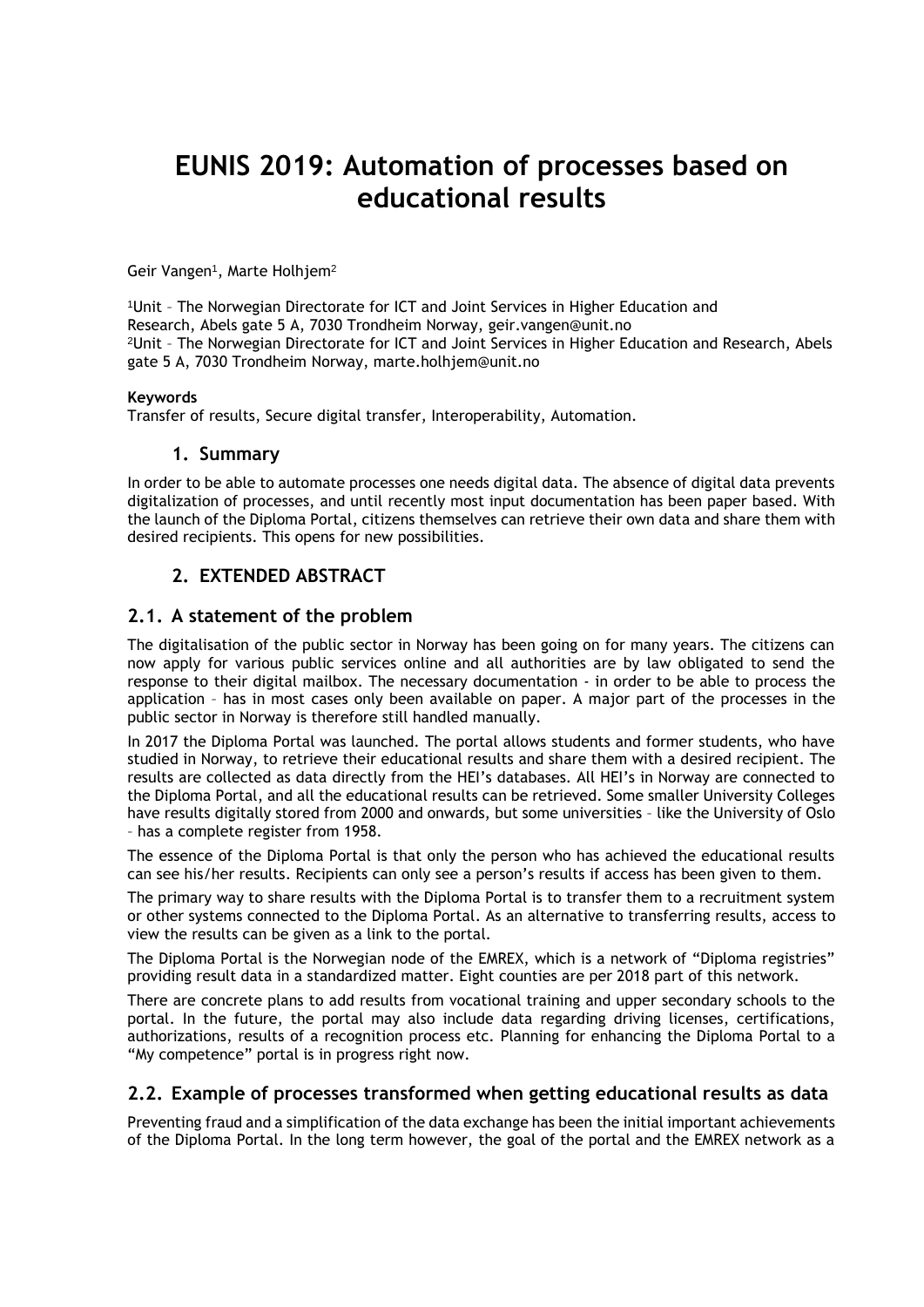whole has been to help the consumers of these data automate their processes and give better services to the owner of the data.

When a student or former student uses the Diploma Portal to share their results, the receivers get them as structured data. This opens up for new possibilities for the receivers. Receiving standard structured data enables the automation of processes.

Example of processes in a phase of connecting to the portal:

- Applying for citizenship: The Norwegian Directorate of Immigration (UDI) estimates that they can automate up to 70% of the application handling if they receive educational results as data.
- Applying for authorization: The Directorate of Integration and Diversity (IMDi) has recently developed a solution where people can apply for authorization as chartered interpreters. Based on the data from the Diploma Portal, a major share of the applicants will be handled automatically, and be given an immediate answer on the outcome of the application.
- Recognition of foreign education: NOKUT (the Norwegian Agency for Quality Assurance in Education) is implementing an EMREX client to receive data from the EMREX network in order to automate some of the application process.
- Digital CV with digitally signed data: NAV, the Norwegian Labour and Welfare Administration, administers a third of the national budget through schemes such as unemployment benefit, work assessment allowance, sickness benefits, pensions, child benefits and cash-for-care benefits (NAV, 2017). NAV has recently launched a new CV solution. They are working to establish a connection to the Diploma Portal so that they can receive educational data. In the future this can be used to match work seekers with jobs.

The Diploma Portal is built using Scala, Docker and Play, ready for Cload, and offering rest based services for the systems providing result data. The ELMO format is a common standard, also used in the Erasmus Without Paper network. As part of the EMREX network, partners from different countries have been able to express assessment from different education levels and education systems using the ELMO format. A common unified format is essential for enabling the receivers of this information to automate their processes.

#### **2.3. Major conclusions**

When the public sector opens their data and allows the citizens to share them with a third party, new possibilities arise. This enables automation of processes, with better quality and better services for the citizens. From a privacy perspective, this gives the citizen the opportunity to control their own data and transparency in the use of these data. To accomplish this, cooperation both national and international to work on standardization on data and formats, is essential.

## **3. REFERENCES**

ICT Services for Education and Research (2016). The Diploma Registry, Technical solution. Retrieved from [https://www.fellesstudentsystem.no/dokumentasjon/teknisk/vitnemalsportalen/tec](https://www.fellesstudentsystem.no/dokumentasjon/teknisk/vitnemalsportalen/technical_v3.pdf) [hnical\\_v3.pdf](https://www.fellesstudentsystem.no/dokumentasjon/teknisk/vitnemalsportalen/technical_v3.pdf) Norwegian Labour and Welfare Administration (NAV) (2017). What is NAV?. Retrieved

from <https://www.nav.no/en/Home/About+NAV/What+is+NAV>

# **4. AUTHORS' BIOGRAPHIES**



Marte Holhjem holds a Master of Philosophy in Organisation, Leadership and Work. She is currently working as Head of Section at Unit – The Norwegian Directorate for ICT and Joint Services in Higher Education and Research. Holhjem works with project management within software development and is the product owner of the Diploma Portal.

<https://www.linkedin.com/in/marte-holhjem-55901880/>